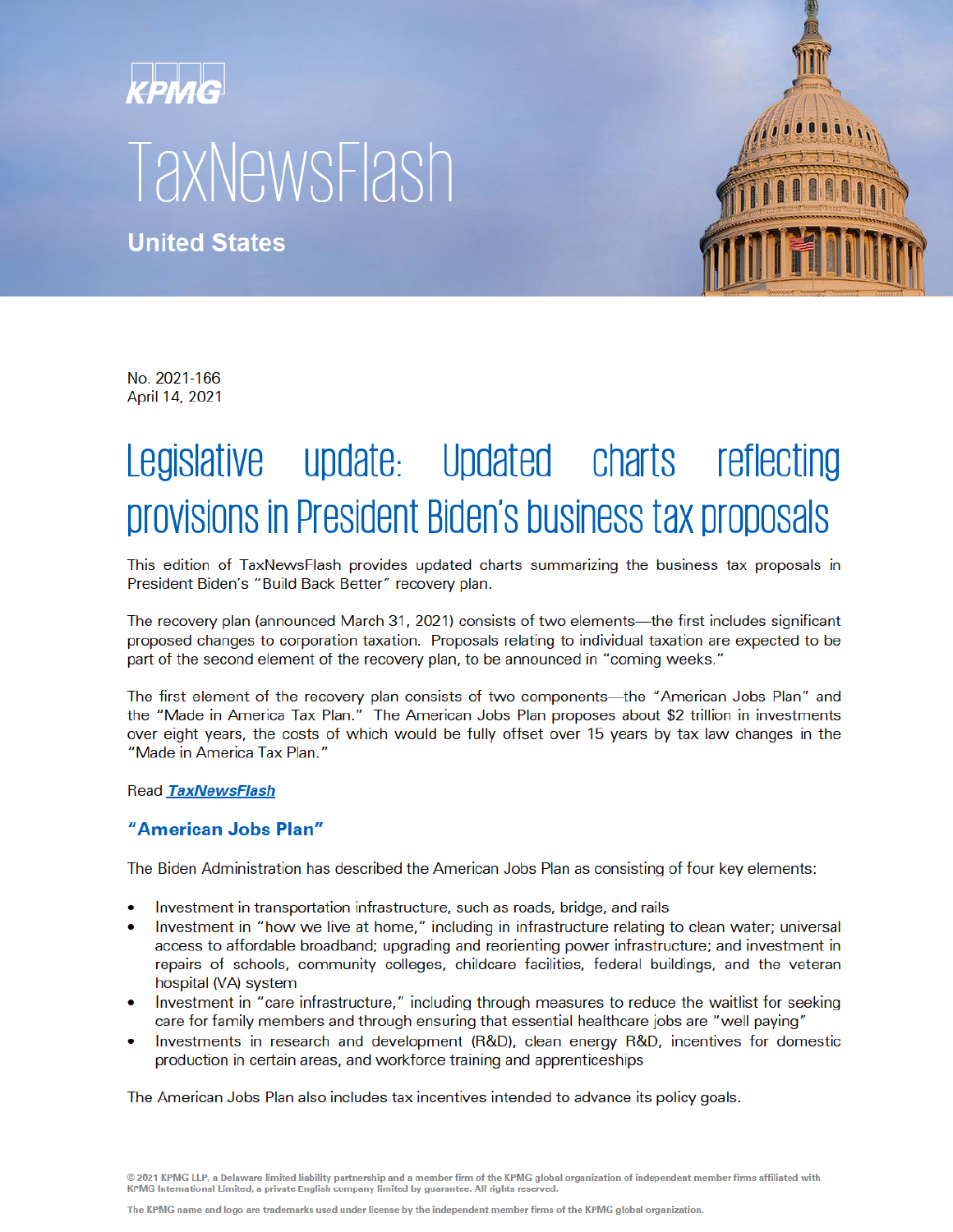### **Select tax proposals in "American Jobs Plan" (last reviewed April 14, 2021)**

| Proposal                                                                                                                                                   | Proposal included in Biden<br>campaign proposals? <sup>1</sup> |
|------------------------------------------------------------------------------------------------------------------------------------------------------------|----------------------------------------------------------------|
| <b>Energy and environment-related items</b>                                                                                                                |                                                                |
| New tax incentive to buy American-made electric vehicles                                                                                                   | Yes                                                            |
| Investment tax credit for high-voltage capacity power lines                                                                                                | No.                                                            |
| Extend for 10-years and phase down of an expanded direct-pay<br>investment tax credit and production tax credit for clean energy<br>generation and storage | Yes                                                            |
| New production tax credit to spur capital-project retrofits and<br>installations that bolster and decarbonize U.S. industry                                | Yes                                                            |
| Reform and expand Section 45Q credit for carbon capture projects                                                                                           | Yes                                                            |
| <b>Housing-related items</b>                                                                                                                               |                                                                |
| Targeted tax credits for affordable energy-efficient and electrified<br>housing units (unclear if LIHTC modification/expansion or a different<br>program)  | Somewhat                                                       |
| Tax credits for new and rehabilitated homes for underserved<br>communities (Neighborhood Homes Investment Act)                                             | Yes                                                            |
| <b>Other items</b>                                                                                                                                         |                                                                |
| Extend and expand home and commercial energy-efficiency tax<br>credits                                                                                     | Yes                                                            |
| Disaster resilience tax credits for small businesses and some families                                                                                     | No                                                             |
| 50% tax credit for first \$1M of construction costs for employer-<br>provided childcare facilities                                                         | Yes                                                            |
| Extend Section 48C advanced manufacturing tax credits                                                                                                      | Somewhat                                                       |

<sup>1</sup> Chart includes as campaign proposals those proposals posted on the Biden campaign website, included in the Biden-Sanders "Unity Task Force Recommendations," mentioned on the campaign trail, or otherwise reported during the presidential campaign.

© 2021 KPMG LLP, a Delaware limited liability partnership and a member firm of the KPMG global organization of independent member firms affiliated with<br>KPMG International Limited, a private English company limited by guara

**The KPMG name and logo are trademarks used under license by the independent member firms of the KPMG global organization.**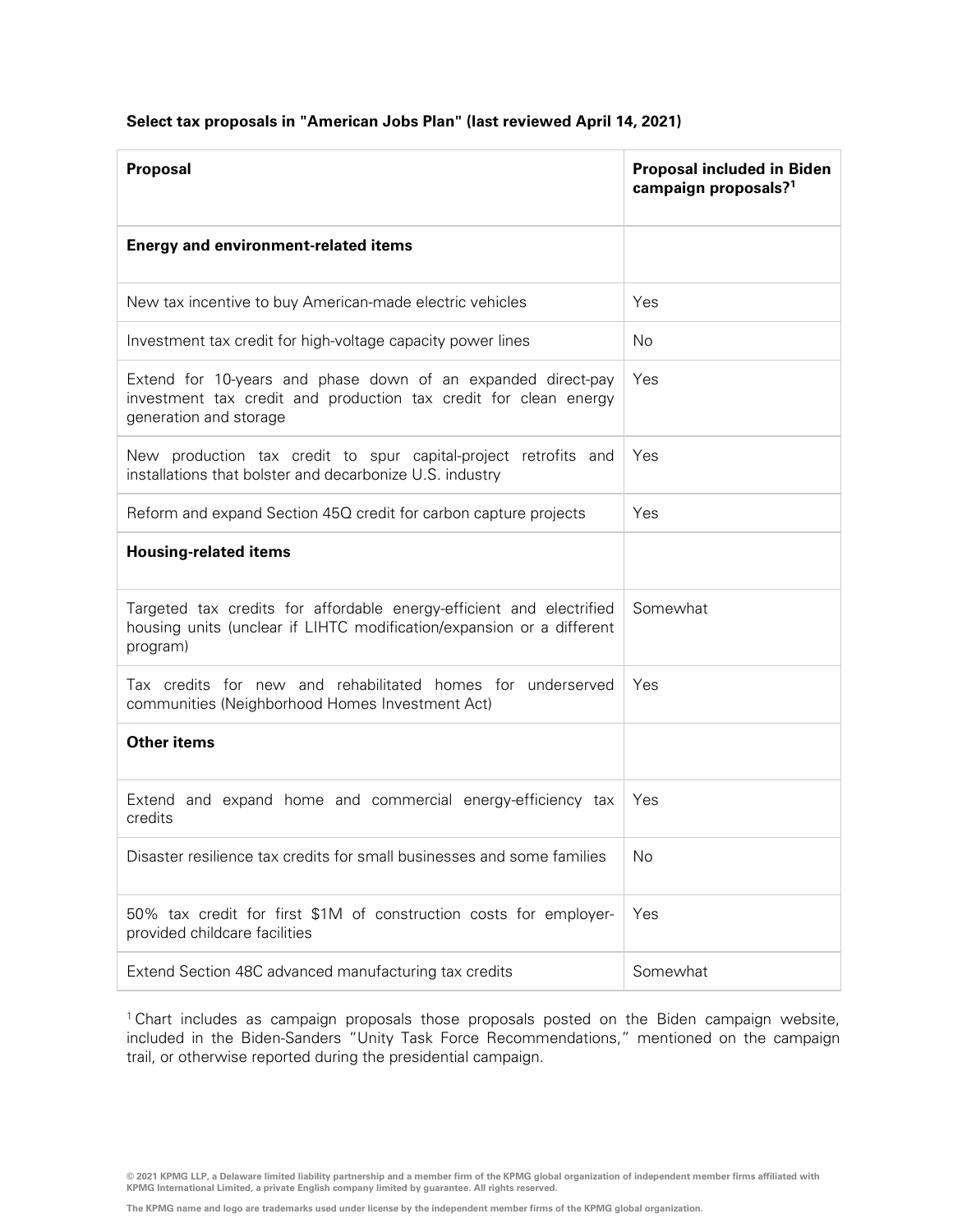# **"Made in America Tax Plan"**

A White House **[fact sheet](https://www.whitehouse.gov/briefing-room/statements-releases/2021/03/31/fact-sheet-the-american-jobs-plan/)** states that, along with the American Jobs Plan, President Biden "is proposing to fix the corporate tax code so that it incentives job creation and investment here in the United States, stops unfair and wasteful profit shifting to tax havens, and ensures that large corporations are paying their fair share." It further describes the proposed changes as fundamentally reforming the way the tax code treats the largest corporations and helping to "bring an end to the raceto-the-bottom on corporate tax rates that allow countries to gain a competitive advantage by becoming tax havens."

#### **Select tax proposals in "Made in America Tax Plan" (updated April 14, 2021)**

| Proposal                                                                                                                                                                                                                                                                                                                                                            | <b>Proposal included in Biden</b><br>Campaign proposals? 2 |
|---------------------------------------------------------------------------------------------------------------------------------------------------------------------------------------------------------------------------------------------------------------------------------------------------------------------------------------------------------------------|------------------------------------------------------------|
| <b>Business - General</b>                                                                                                                                                                                                                                                                                                                                           |                                                            |
| Increase statutory corporate rate from 21% to 28%                                                                                                                                                                                                                                                                                                                   | Yes                                                        |
| Create a new corporate minimum tax of up to 15% of global book<br>income on corporations reporting net income of \$2 billion or more.<br>Credit given for taxes paid above the minimum book tax threshold in<br>prior years, foreign tax credits, and general business tax credits (such<br>as research and development (R&D), clean energy and housing<br>credits) | Yes (widely reported)                                      |
| Increase IRS corporate enforcement budget                                                                                                                                                                                                                                                                                                                           | No                                                         |
| <b>Business - International</b>                                                                                                                                                                                                                                                                                                                                     |                                                            |
| GILTI - Increase GILTI rate from 10.5% to 21% (34 of proposed 28%<br>corporate rate)                                                                                                                                                                                                                                                                                | Yes                                                        |
| GILTI - Eliminate net Deemed Tangible Income Return ("DTIR")<br>deduction (10% return on Qualified Business Asset Investment<br>(''OBAI'')                                                                                                                                                                                                                          | Yes (widely reported)                                      |
| GILTI - Institute country-by-country calculation                                                                                                                                                                                                                                                                                                                    | Yes (widely reported)                                      |
| Repeal FDII                                                                                                                                                                                                                                                                                                                                                         | No                                                         |
| Repeal BEAT                                                                                                                                                                                                                                                                                                                                                         | No                                                         |
| Implement SHIELD (Stopping Harmful Inversions and Ending Low-tax<br>Developments)-denial of U.S. tax deductions related to payments<br>made to related parties that are subject to a low effective tax rate.<br>"Low effective tax rate" determined by reference to rate agreed upon<br>in multilateral agreements (or 21% in absence of such agreement)            | No                                                         |

**© 2021 KPMG LLP, a Delaware limited liability partnership and a member firm of the KPMG global organization of independent member firms affiliated with KPMG International Limited, a private English company limited by guarantee. All rights reserved.**

**The KPMG name and logo are trademarks used under license by the independent member firms of the KPMG global organization.**